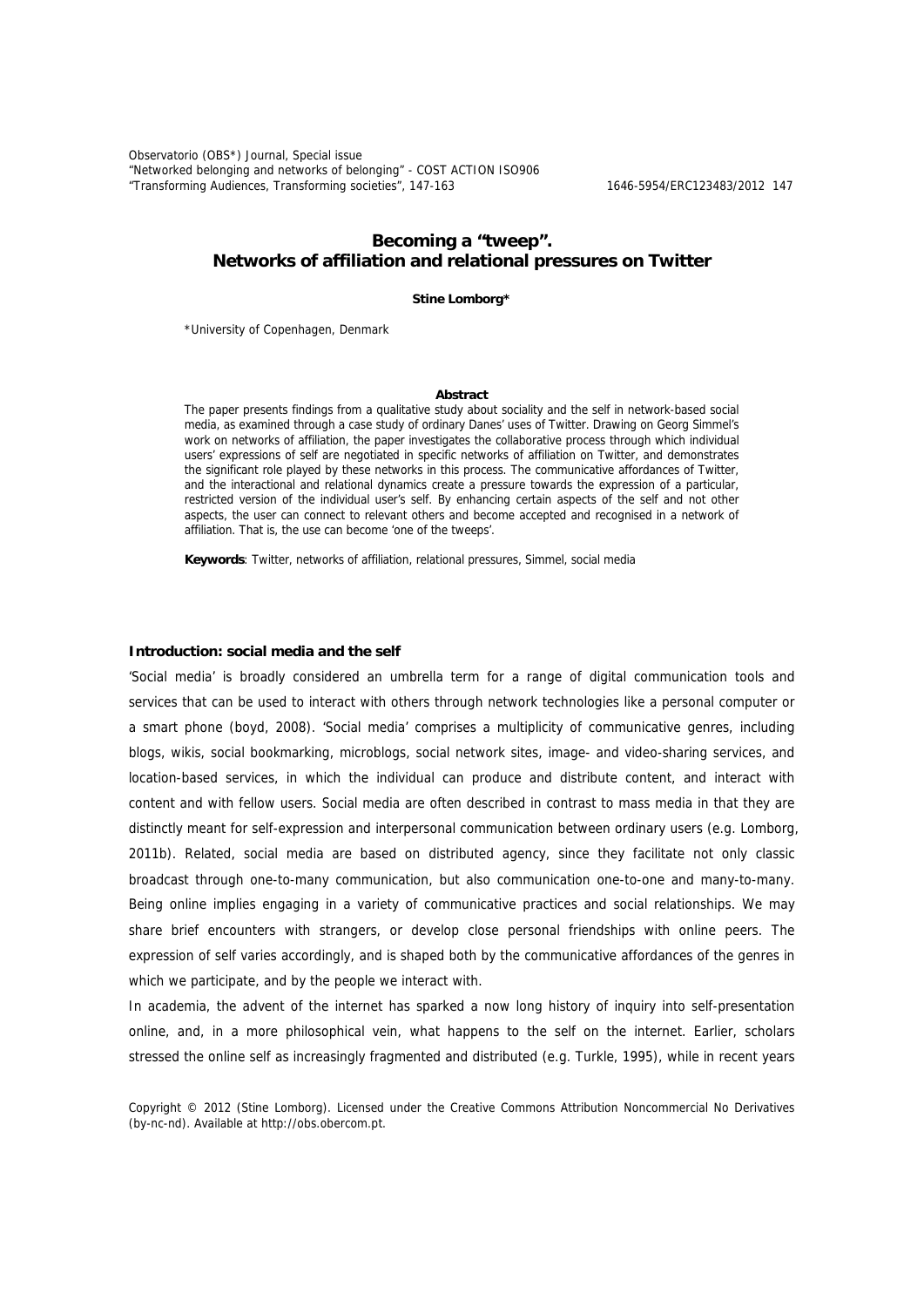there has been a renewed focus on the continuity between online and offline expressions of self (e.g. Robinson, 2007; boyd, 2008). Many studies of self-presentation online have invoked Erving Goffman's theories on facework and impression management (e.g. Goffman, 1959) to describe how users adjust their self-presentation to their peers online (e.g. Brake, 2009; Ellison, Heino & Gibbs, 2006; Donath, 1999). Boyd (2008) has framed this as 'writing oneself into being', lending a catchy phrase from Sundén (2003) to describe how establishing online presence requires people to represent themselves to an audience by constructing profiles on social network sites, blogs an so forth, and filling in the information that they find relevant (boyd, 2008: 128-130).

Instead of approaching identity as the individual user's self-presentation to an (often unknown and unfamiliar) audience, this paper contributes to discussions of the online self by emphasising the collaborative process through which users' expressions of selves are negotiated and adjusted in specific social networks and networked interactions. Drawing on Georg Simmel's work on networks and group affiliation (1955), I analyse and discuss the self as a relational and interactional accomplishment, arguing that the networks in which individual users belong play a significant role in the process of negotiating the self in social media.

For this purpose, I use a currently popular microblogging service, Twitter, as an illustrative example and reference point. Twitter is a relevant case because communication in Twitter is explicitly structured around articulated networks of affiliation. Through analysis of network configurations and how Twitter users attune to their networks, I demonstrate how Twitter entails a collaborative expression of the individual user's self, and argue that this collaborative or negotiated self, while not new and distinctly linked to social media, becomes particularly visible in the networked interactional dynamics characteristic of social media.

The analysis summarises key findings from a larger qualitative case study about communicative norms and sociality on Twitter that I carried out in early 2010. In the study, six ordinary Danish Twitter users allowed me to archive and analyse all their tweets and the @replies they received in a one-month period.<sup>[1](#page-1-0)</sup> I also interviewed the participants about the role of Twitter in their everyday lives, including their usage habits, preferences, and the relationships that they maintain to fellow users via their engagement with Twitter. The participants were purposefully sampled according to a maximum variation principle, allowing me to capture a broad range of use practices characteristic of specific subsets of the Danish Twittersphere. Specifically, the parameters used to ensure variance in Twitter profiles were network size, updating frequency, thematic focus and degree of conversationality, which previous studies have found important to explaining differences in Twitter use (e.g. Huberman, Romero & Wu, 2009; Naaman, Boase & Lai, 2010). In

<span id="page-1-0"></span><sup>&</sup>lt;sup>1</sup> The participants have signed informed consent statements granting me permission to use the data for the present study. The informed consent forms were<br>constructed according to the research ethical guidelines laid out b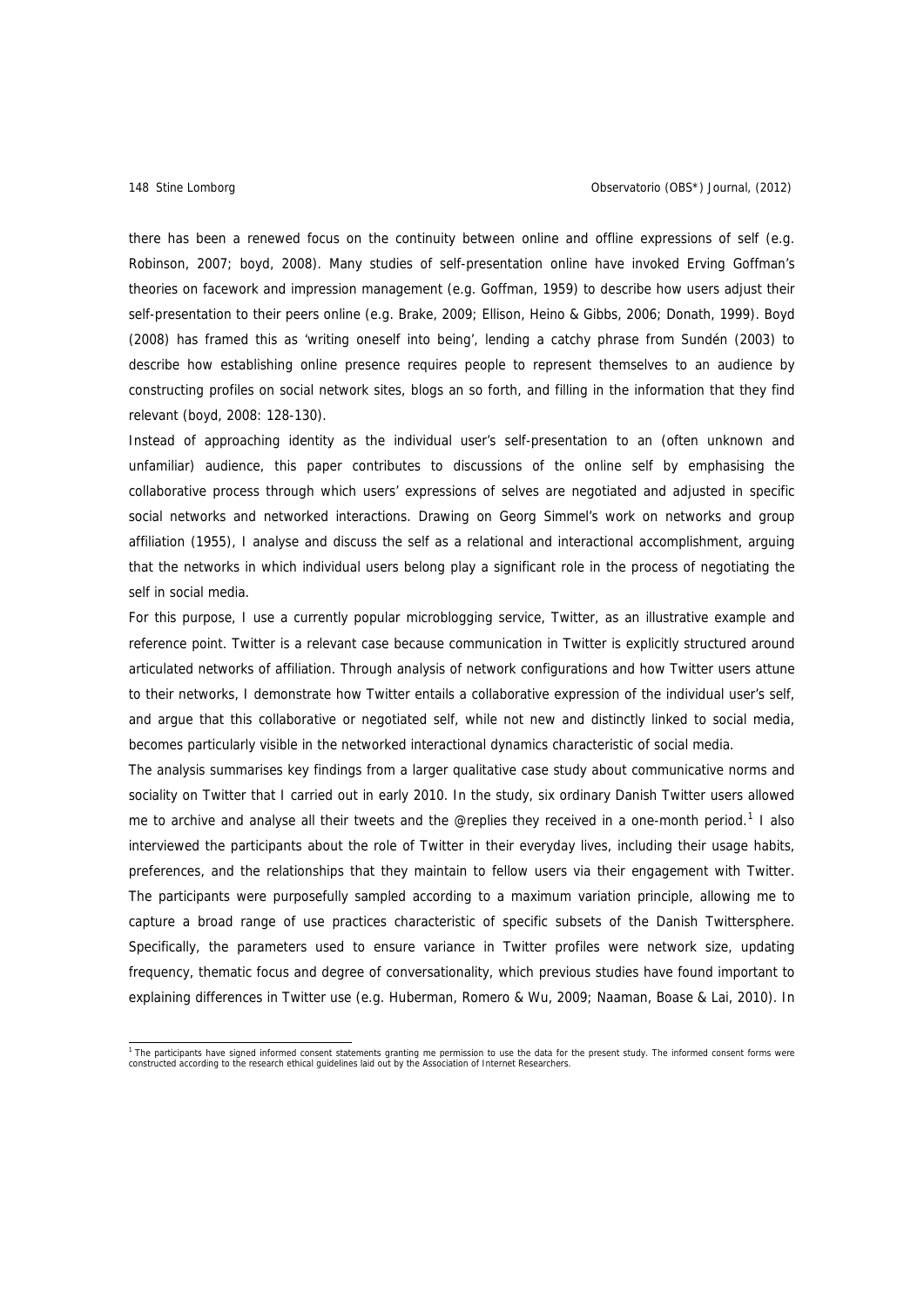Observatorio (OBS\*) Journal, (2012) Charles and Company Stine Lomborg 149

addition, three participants were female and three were male, and they were all between 25 and forty years old, which is the dominant age group in the Danish Twittersphere (Lomborg, 2011a).

The collected data was analysed inductively, using descriptive sociograms of participants' Twitter networks and ethnomethodological strands of inquiry into the social organization of practices and their accomplishments (Sacks, 1992; Garfinkel, 1967), before linking the findings to Simmel's work on networks of affiliation and the relational self. To delimit the analysis, I will focus on two participants, A (female in her early thirties) and B (male in his late thirties), who are both part of a distinct cluster in the Danish Twittersphere. The findings are, however, general for the entire material.

#### **Structure**

After a short theoretical introduction to Simmel's ideas about the networked self, I establish Twitter as a specific type of network, namely a freely chosen network that evolves around the activity of establishing and maintaining connections with like-minded others about common interests. Then I turn to the data and provide a short descriptive analysis of the composition of the network or cluster in which A and B take part, demonstrating how the activities within the cluster are located in and driven by articulation of stronger affiliation to a smaller subset of peers, who may be labelled the 'tweeps'. Next, I provide a detailed analysis of the dynamics at work when new participants aspire to become acknowledged members of the cluster, arguing that the need for feedback and recognition creates a pressure towards becoming like the already established members, that is, attuning one's conduct to the group, by acquiring its characteristic style and tweeting about a limited set of topics that the group members have in common. Finally, I explore the cluster from a thematic perspective, showing how author and readers collaboratively negotiate the appropriate content, how these topics come to define a certain group identity, and how this nurtures the expression of particular aspects of the individual user's self, while making other aspects only peripherally if at all relevant.

### **Networked selves and Twitter**

In his essay, The web of group-affiliations (1955), Simmel unpacks a relational conception of the self by locating individual identity at the intersection of social circles. That is, a person's self is conceived as the sum of its expression in the different social activities and networks to which the person is affiliated in everyday life (Simmel, 1955: 155, Finnemann, 2003: 50). A fundamental principle in Simmel's relational conception of the self is that the expression of self varies with context. We constantly attune our behaviour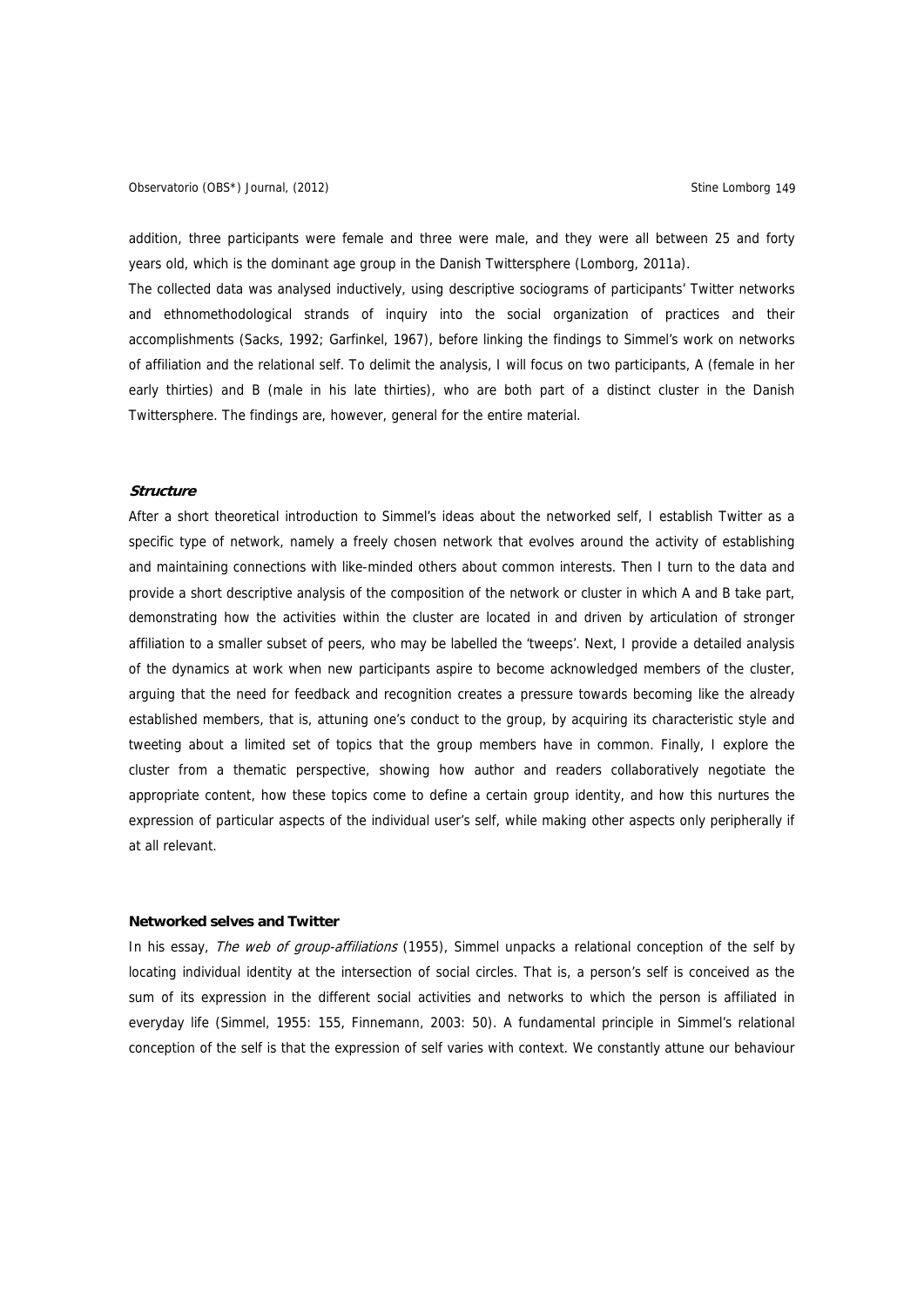and thinking to the different contexts of interaction in our daily lives, because these shifting contexts are characterised by different agreements about the purpose of social interaction, interactional norms and so on (Simmel, 1955: 139). Hence, in any specific setting, some elements of our identity are highlighted, while others are toned down, so that we can relate and carry ourselves appropriately in the presence of others. Twitter is one social setting or genre in which the self is relationally expressed. While not new and specific to Twitter and social media more broadly, the relational dynamics inherent to the process of negotiating expressions of self stand out distinctly in social media. Online, it is possible to track, observe, and document stability and change in the expression of self over time – at least in those services in which content is archived. Because of this, the role of the network in shaping expressions of identity are made more visible to the observer, thus providing an excellent opportunity to study how networks of affiliation come about and how individuals attune to them over time.

## **Twitter as a dynamic network of affiliation**

According to Simmel, the relationship between the individual and the social group or network has shifted through history. Specifically, modern society involves an increasing individual freedom to choose networks of affiliation based on personal needs and interests. A person's choice of affiliation thereby reflects the aspects of the self that he or she would like to emphasise. The infrastructure of the internet enables an intensification of such freely chosen and interest-based networks, because it allows for people to connect with likeminded strangers across space and time in a way that was not possible before.

Twitter, a so-called microblogging service, exemplifies the idea of freely chosen interest-based networks. Twitter is a permeable and highly dynamic social network that the individual is free to join and leave. Tweeting is voluntary, fulfils a personal purpose, and is typically driven by an interest in something, the wish to connect with likeminded people, or a need to express oneself in regard to something (e.g. Java, Song, Finin & Tseng, 2007). The activities on Twitter evolve on and around individual profiles embedded in a network of users. The main feature of the Twitter profile is a text box framed by the question: 'What's happening?', in which profile holders can write brief status updates of up to 140 characters in length, to share their current state of mind, whereabouts, experiences, or links to interesting content elsewhere online with their social networks (Naaman et al., 2010). The status updates can be read and commented on by those who have subscribed to them. The easy access and possibility to connect with like-minded others is part of what attracts many people to Twitter.

Users are required to generate and articulate a network of other users with whom they share a connection, which will enable them to view the activities and traverse the social networks of self and others within the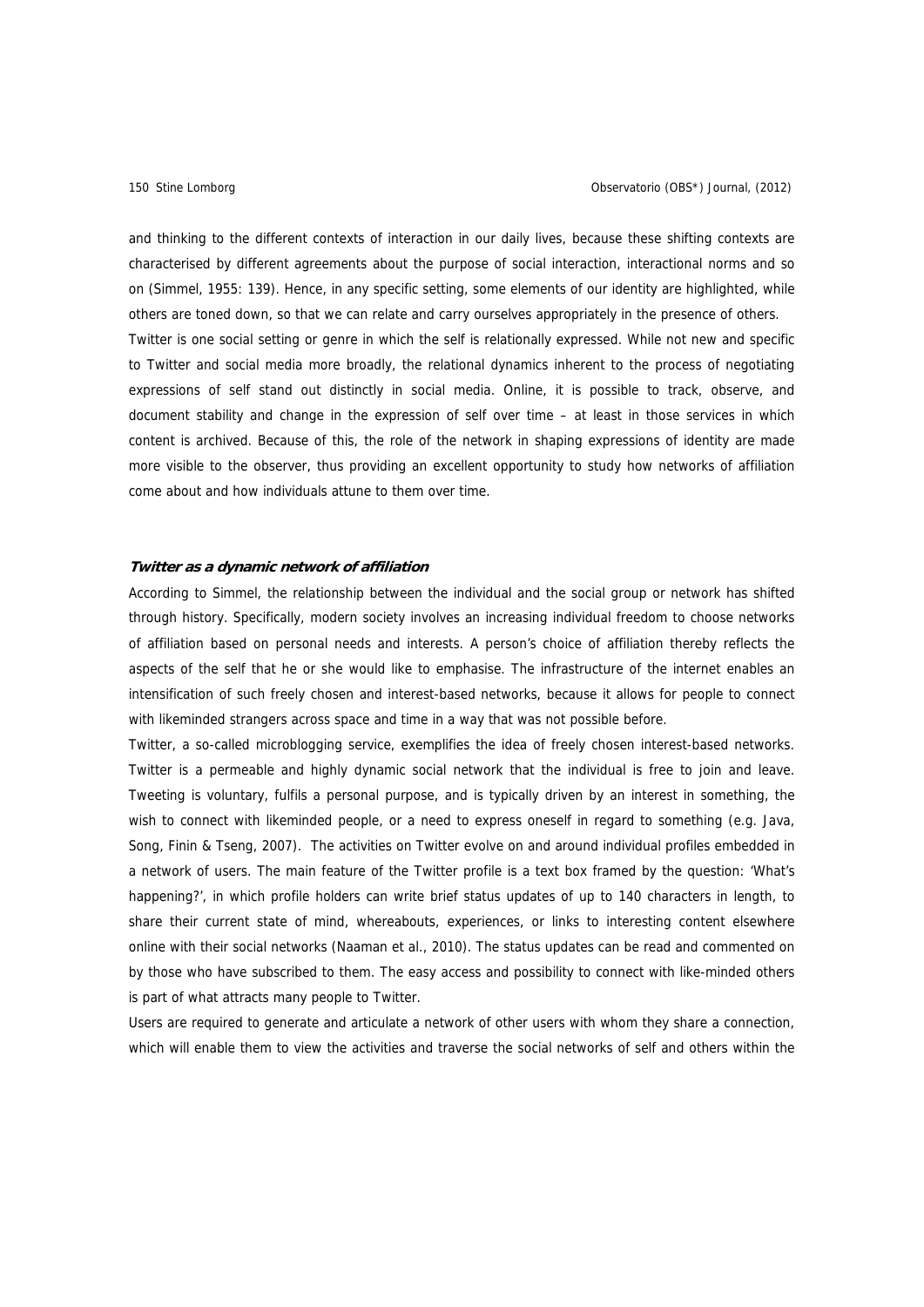system (boyd & Ellison, 2007). Twitter thus relies on 'a highly connected social space, where most of the information consumption is enabled and driven by articulated online contact networks' (Naaman et al., 2010: 1). In other words, to enter the flow of information and engage in conversations in Twitter, users must establish *connections* with each other. In Twitter, the tie structure is asymmetric, because the connections are not necessarily bi-directional but merely reflect an individual's attention to specific others who may or may not reciprocate the attention. Twitter profiles thus display a list of people that the user follows, and a list of 'followers' of the Twitter user. Hence, Twitter can be said to be a loosely connected structure with more densely knit clusters or sub-groups forming around particular themes and interests, and in which the participants link to and interact with each other. Because of Twitter's explicit articulation of the networks and aspired belongings of individual users, it is a useful site for examining the interplay between networks of affiliation and collaborative expressions of the tweeting self.

## **Positioning participants within the network**

Both A and B have quite expanded networks of followers and people they follow, and they are both very active in tweeting and commenting on other people's tweets. They are part of a quite densely knit, primarily Danish cluster of about 150 Twitter users. Albeit being a quite large cluster, it only represents a small part of the Danish Twittersphere.<sup>[2](#page-4-0)</sup> The cluster is characterised by many bi-directional links, that is, users who follow each other, rather than just one following the other. By reciprocating attention, participants recognise each other's membership of the cluster and reinforce symmetrical relationships and equipotentiality as the normative standard within the cluster. Further, the cluster is highly conversational as participants comment on each other's tweets. This is particularly true for the core members of the cluster. According to B the core of the cluster consists of about 40 very active users that interact in shifting constellations on Twitter on an almost daily basis. The table below summarizes the main figures of A and B in the archiving period, January 2010:

<span id="page-4-0"></span><sup>&</sup>lt;sup>2</sup> The size of the Danish Twittersphere is notoriously difficult to measure. According to Statistics Denmark, four percent of the Danish population between the ages of 16 and 74 say they have a profile on Twitter in 2010, corresponding to approximately 165,000 users (Danmarks Statistik, 2011: 26). However, these<br>statistics probably include many inactive profiles (i.e. users that and read other people's tweets on a regular basis, is probably much lower. For a discussion of the problems of measurement in social media studies, see Lomborg (2011a).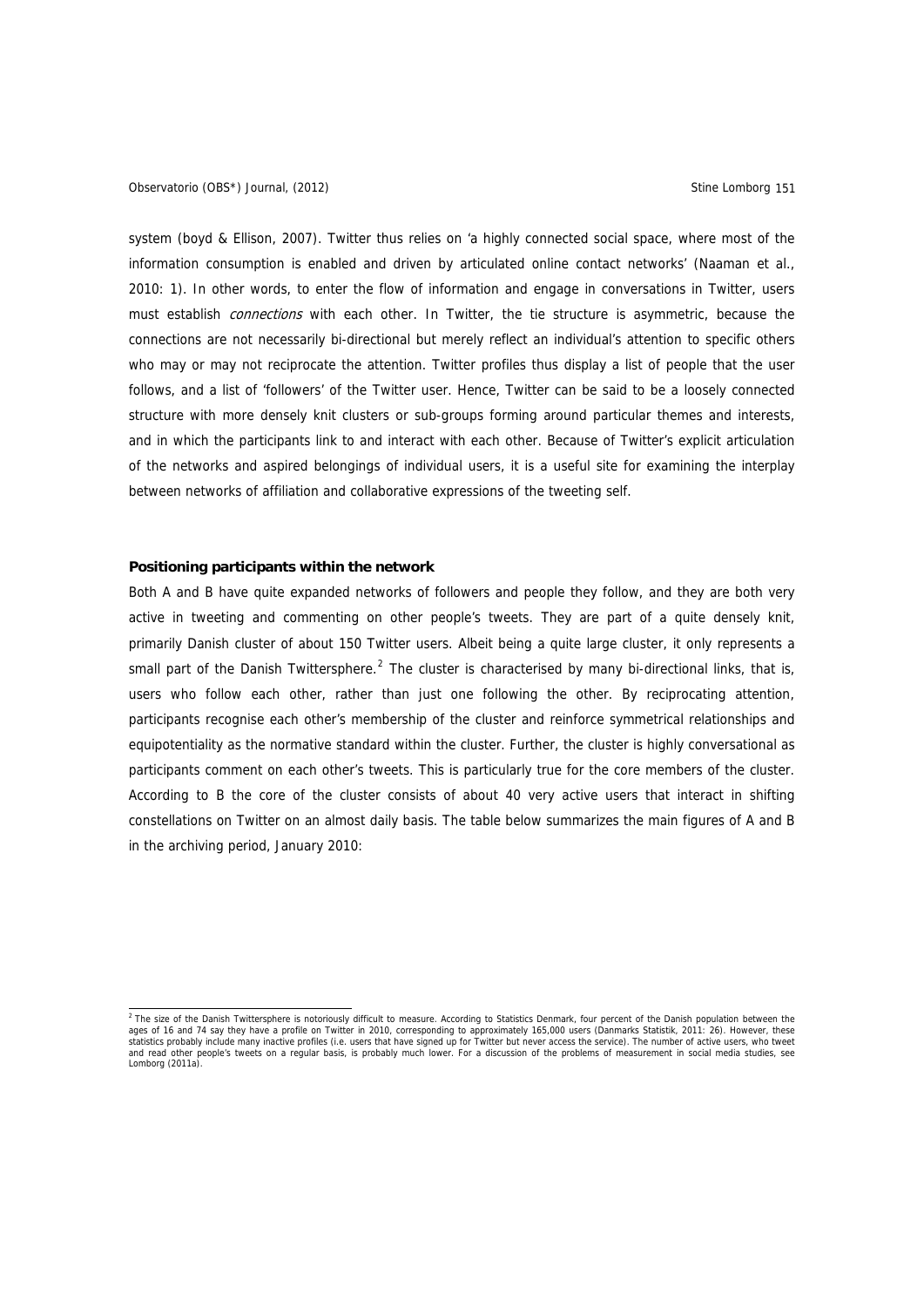| Participant | <b>Following</b> | <b>Followers</b> | Number of<br>tweets posted<br>by the author | Number of<br>replies to the<br>author | <b>Total activity</b><br>$(tweets +$<br>replies) |
|-------------|------------------|------------------|---------------------------------------------|---------------------------------------|--------------------------------------------------|
|             | 233              | 290              | 252                                         | 140                                   | 392                                              |
| В           | 286              | 365              | 912                                         | 399                                   | 1311                                             |

### **Table 1: Networks and Twitter activity in January 2010**

The numbers show a high degree of embeddedness and activity for A and B, as well as a lot of response from other users. This indicates that both users may be considered core or semi-core members of the cluster: they are recognised by their Twitter peers as users that contribute something useful and valuable to the network. This further suggests that participants A and B are good entry points for understanding the specific dynamics and interaction norms that constitute this particular blog cluster.

Despite being densely connected in the Twitter cluster, the two participants do not keep equally in touch with everybody in their networks. They only activate a minor subset of the cluster through interaction on Twitter (@replies, retweets, direct messages etc.). This active part of the network is even smaller when considering the relations that are reciprocally activated more than once or twice and thus are continuously kept vibrant through conversation over time. To illustrate, B has 24 interaction partners with all of whom he has 15-30 exchanges, while A has seven fellow users with whom she has 15-30 exchanges in the archived period. These reciprocal relationships signal stronger interpersonal affiliations in the cluster, but a glimpse beyond the individual profiles archived in this study shows a tendency that some of the people with whom the study participants have many conversations also have conversations with each other on a regular basis. Rather than reflecting a strong, isolated one-to-one relationship between two specific participants in the larger cluster, such vibrant relations seem to indicate subgroups within the Twitter cluster. The individual user may be affiliated with different subgroups in the Twitter network. These densely knit and continuously activated networks within the cluster likely reflect groups of people who share a niche interest in something and use the group to exchange information about this topic of interest, or a group of people who just like each other's company and use Twitter to hang out and small talk. The fact that small subgroups emerge within the larger cluster is interesting in this context because it shows that participants may manage their engagement and membership in the cluster through a stronger affiliation to a relatively small group of important peers within the networked environment. These mutually affiliated core members are often referred to as 'tweeps' in the conversations on Twitter. The findings from the present case study are consistent with a recent large-scale quantitative study on Twitter networks and social interaction by Huberman et al. (2009). They found that despite following and being followed by many others, people's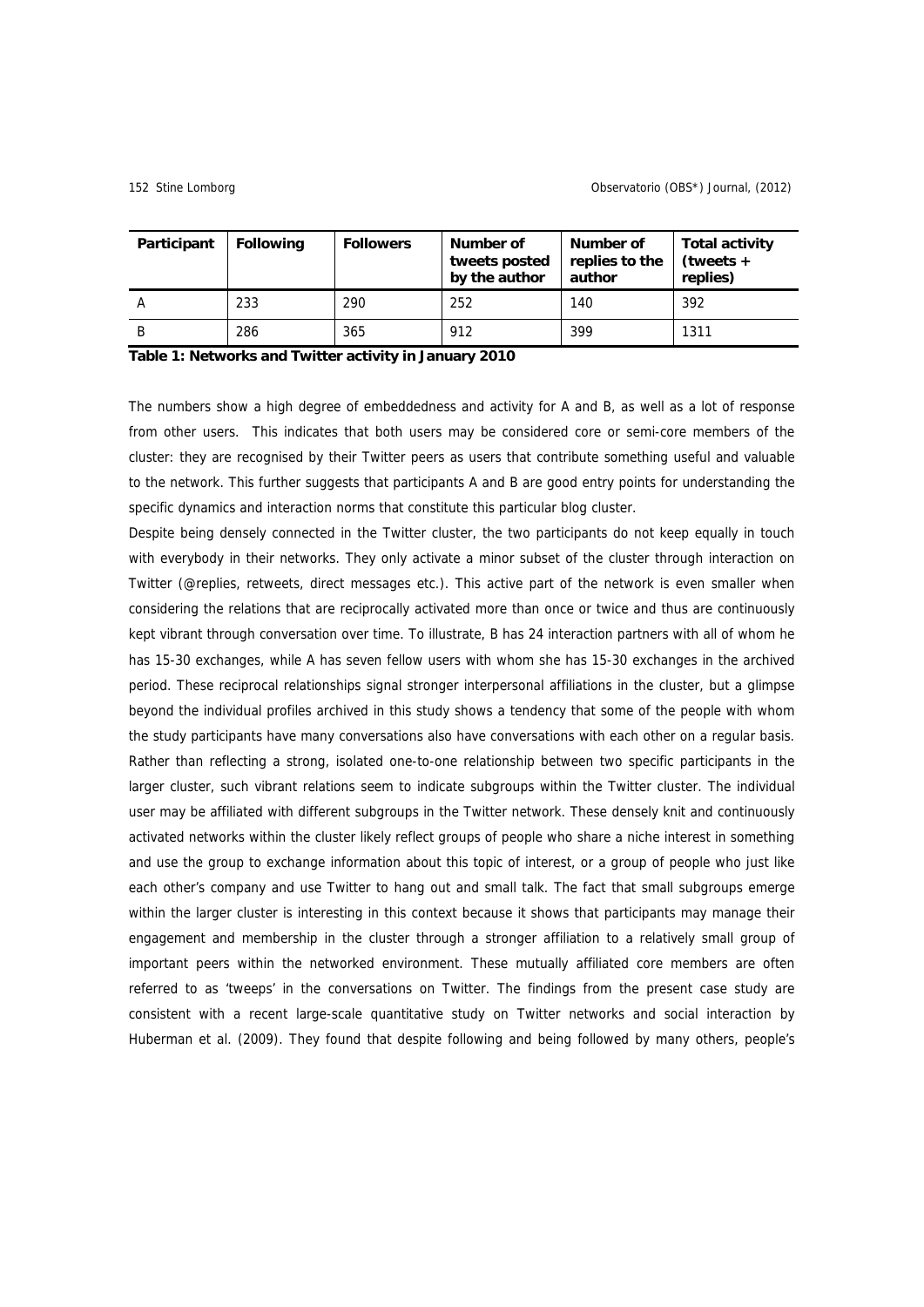interactive engagement is limited to the few that matter and build on reciprocation of attention. Thus, this seems to be a prevailing tendency in Twitter use in general, and not something specific to my sample. The actively maintained bidirectional relationships point to norms of mutuality and reciprocation of interest being pivotal to the interactional patterns and practices of small groups on Twitter. These continuous actualizations of relationships to important peers play a vital role in positioning the individual user not only as a member of the cluster, but as a member with closer association to specific other members of the cluster: the relevant others, the tweeps. With reference to the Simmelian idea of relational selves, the individual Twitter user's actualised connections and interactional activities with relevant others in the network implies that these relevant others have an influential role in negotiating the individual's expression of self. It is in the continuous articulation of relationships with relevant peers that the individual user is portrayed as a competent member of the cluster. As the subsequent sections document, these continuous articulations of relationships take place against the background of specific thematic and stylistic norms.

### **Building and maintaining networks of affiliation**

A key tenet in Simmel's relational theory of the self is socialisation, the process in which an individual marks his or her belonging to distinct social circles by attuning his or her conduct to the norms of the group and context (Simmel, 1955: 138-142). Accordingly, understanding the characteristics and norms of conduct in a given social setting becomes pivotal to describing the individual's expression of self in this context. Moreover, our conceptions of appropriate behaviour, and our understanding of ourselves in one context of affiliation intersects with and feeds into our conduct in other social situations and ensures that we can maintain a coherent sense of self and the social world (Gajjala, 2009; Robinson, 2007). How does socialisation play out in the dynamics of affiliation on Twitter?

The common account of how the users in this study started using Twitter is a story of curiosity and disappointment. Having heard about Twitter in the media, or seen interesting people (e.g. gadget and tech experts, design people and celebrities) refer to their Twitter profiles and activities, they created profiles on the site. At first, they would conceive of the site as all about individual status updates and accordingly something that did not really add anything new to their repertoire of communication channels. As A states, 'I could not see the point with it, I thought it was strange to take such a small part of Facebook' (A, Interview).<sup>[3](#page-6-0)</sup> In addition, since none of them really knew anyone on Twitter, it was hard to figure out whom to follow, no one followed them, and thus it all seemed pretty useless. As a consequence, the profiles of the two study participants remained inactive for a long time. Only when A and B began to put effort into

<span id="page-6-0"></span><sup>&</sup>lt;sup>3</sup> All the quotes from the study participants were translated by the author.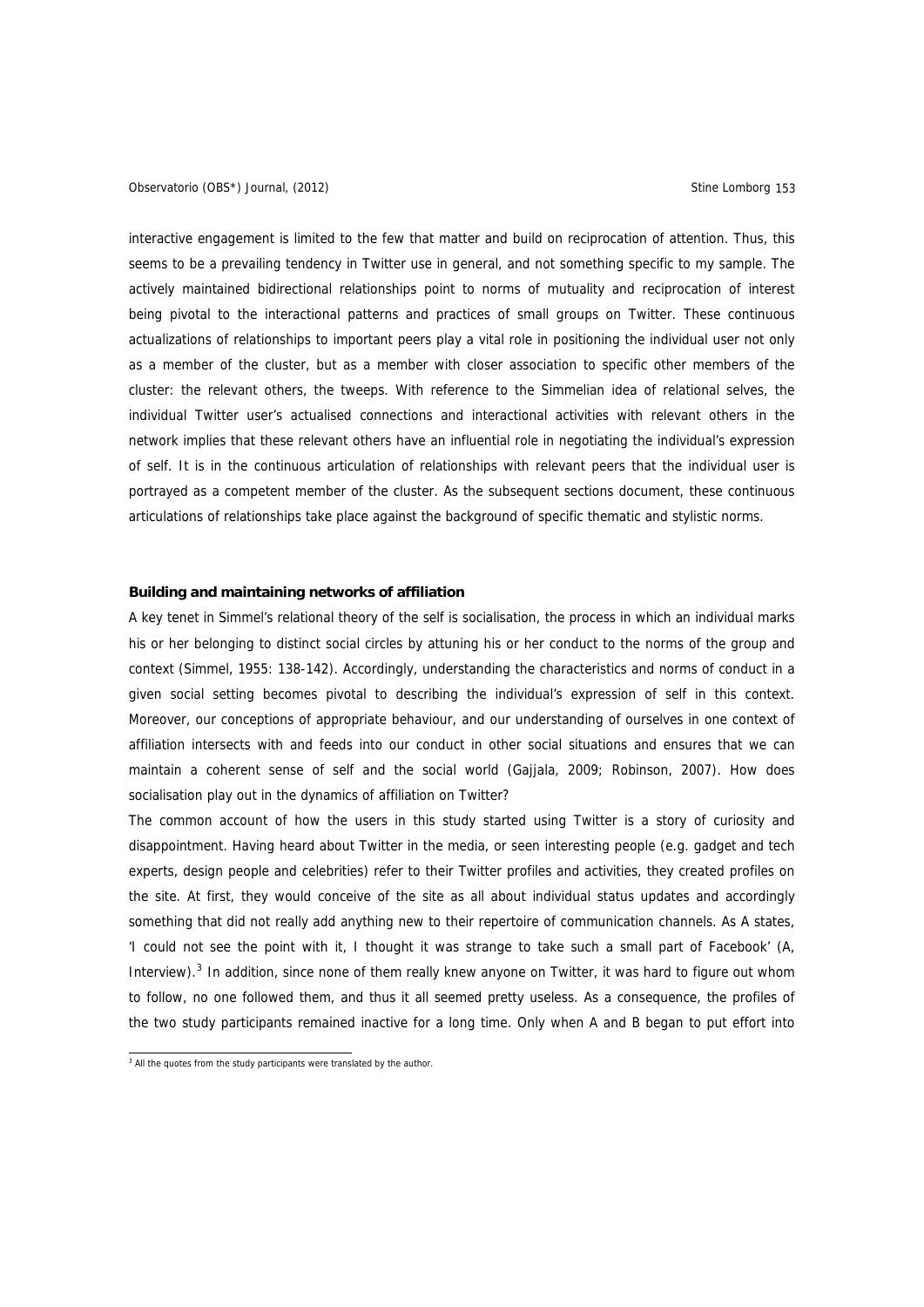finding interesting people to follow, composing tweets, and gaining followers, did Twitter start 'growing' on them.

Following these accounts, it seems that Twitter is only perceived as useful and fun when the users have somebody relevant to talk and listen to – when the network is activated. Other studies confirm this, in that they have found that conversation with other Twitter users in one's network strengthens the attraction and motivation for being active on Twitter (e.g. Honeycutt & Herring, 2009; Java et al., 2007; Marwick, 2010). To grasp the meaning of the interactional and relational dynamics on Twitter in the users' daily lives, in this section, I analyse how users establish connections, become part of networks and initiate conversations with relevant others on Twitter.

The first element in building a network around one's profile on Twitter is to find somebody to follow. It can be quite difficult and time consuming to find relevant others to follow on Twitter. The site does have a search function where it is possible to search for specific others by name, but this requires that users know exactly who they are looking for, which is often not the case. Instead, the most common way to find others to follow is traversing the Twitter networks of others already in the user's Twitter network to locate interesting people in their Twitter networks and begin to follow them. Thus, the Twitter user is from the start highly dependent upon her Twitter network. Related, a collective practice has emerged over time to enable an easier and less time consuming way to find relevant others to follow, namely the practice of recommending others within Twitter to one's followers. The practice is an institutionalised weekly event called Follow Friday (FF), and is a quite efficient way to expand one's network. When somebody, whom a given user already approves of, FF's somebody else, it seems likely that the recommended user might also be relevant to follow.

The possibly relevant others that a user begins to follow are put through a screening process at first. As A describes it,

When you just start following each other you may have a few exchanges, and then it fades

out. There are of course some people that you continue to stay in touch with every once in a

while. It is like sniffing each other, then it is fine and you move on. (A, Interview)

These newly added others are evaluated based on what they contribute to the feed, and they will be unfollowed again if they do not offer anything of interest, value or amusement to the user. In that case, they are just considered to be noise in the feed – something to get rid of. This practice of unfollowing is also executed if a user behaves inappropriately. For instance, A describes how she unfollows other users if their tweets are rude and offensive (A, Interview). B reports something similar when describing an instance where he has unfollowed a fellow user, whose tweets were becoming too rabid. 'I do not want to contribute to that others who follow me can see that I follow him' (B, Interview). He simply would not want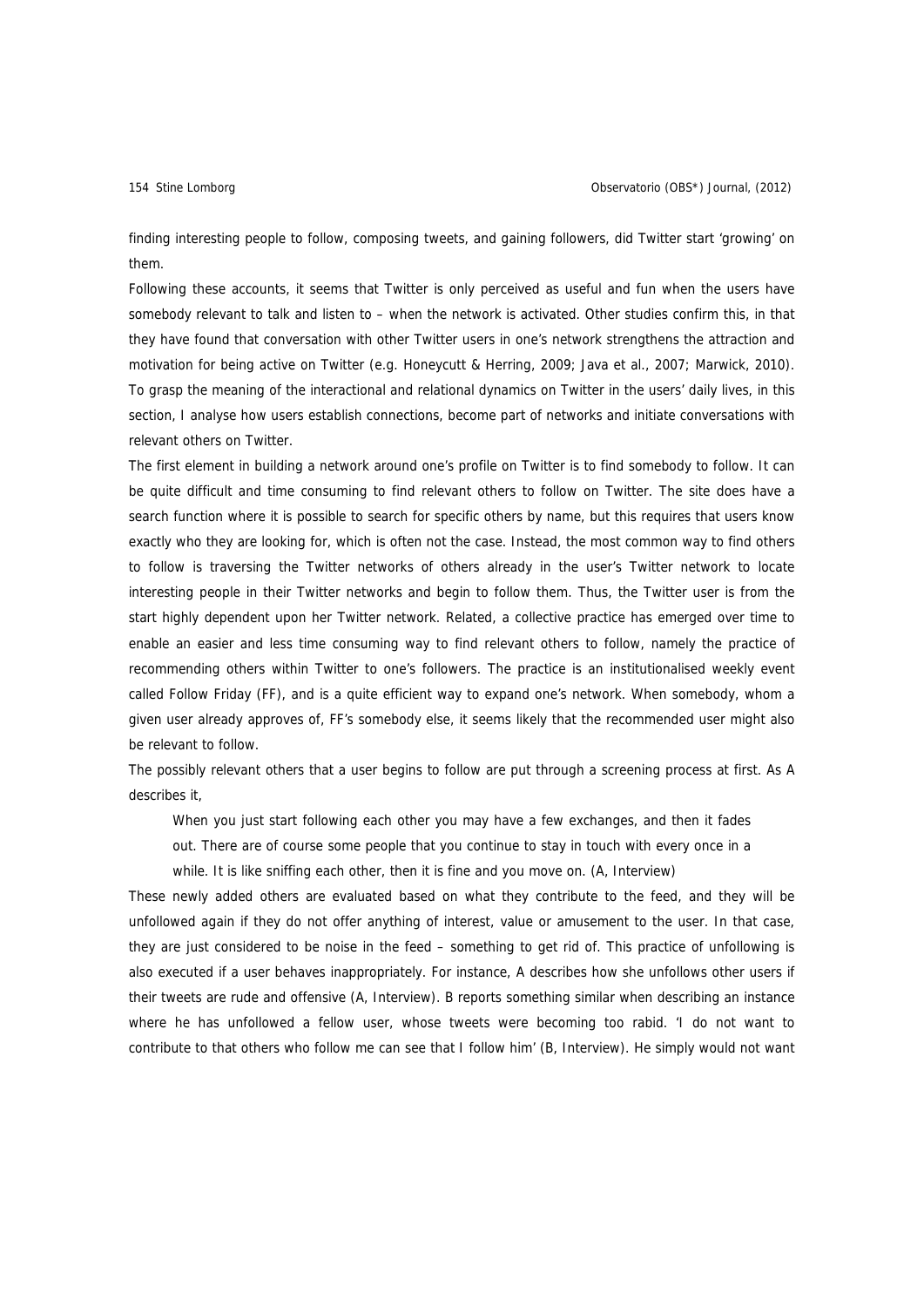to be associated with that kind of behaviour, and the unfollowing is a way to mark his disapproval (B, Interview). An inappropriate tone can thus simply turn off the network and result in losing one's audience and membership in the cluster. By selecting and filtering other users, an individual user customizes the Twitter feed to suit his or her preferences – you only get what you choose to get, and you can always change your mind (B, Interview). The act of following others is in a sense a way to court them and a way for the follower to signal that he or she aspires their affiliation.

The second element of building a network is to get followers, something that is difficult in an entirely different way: the user must write interesting tweets so that other Twitter users will notice her and evaluate her contribution positively. To be sure, attracting many followers may be prestigious in itself, and a key motivating factor for continuing to put effort into tweeting, as argued by Marwick (2010: 207). However, who is in the audience also plays an important role. The individual user may be particularly interested in attracting specific audiences in order to establish dialogue and (professional or personal) connections with a few relevant peers, while other parts of the potential audience may hardly be considered relevant. This can be quite a challenge, considering that the new user can be very hard to find for potential followers, since she has not yet established a network that makes her visible to a wider audience. Added to this, the new user goes through the same trial period as described above, in which she is put to the test by her newly gained followers and either deemed worth following or unable to sustain the readership. In other words: the user must demonstrate that she understands and masters the genre to be included in the networks in which she aspires to participate. As A describes it, 'I think some people have the feeling in there, especially new ones, that they just stand there and nobody listens to what they are saying, and they really have to prove that they contribute something' (A, Interview). It takes time and effort to be included and deemed interesting enough for other users, but once included, it requires less effort to gain new followers because one's visibility in the network is increased: the more followers, the easier it is to be found by new ones. Added to this, for potential new followers it may be a quality stamp that a given user has already amassed a decent number of followers.

Gaining followers is important for both study participants, because it motivates them to continue tweeting, and A admits to be emotionally affected if people unfollow her. For the same reason, she has many considerations concerning how to please her audience:

If I have to be completely honest, it is a question of making yourself appear interesting,

make yourself sound funny, and not vulgar, too much or annoying. To do it the coolest way, simply make a good impression on others. (A, Interview)

The appreciation of followers and consideration for keeping them interested expressed by the two study participants confirms the importance of being validated and recognised as interesting by fellow users.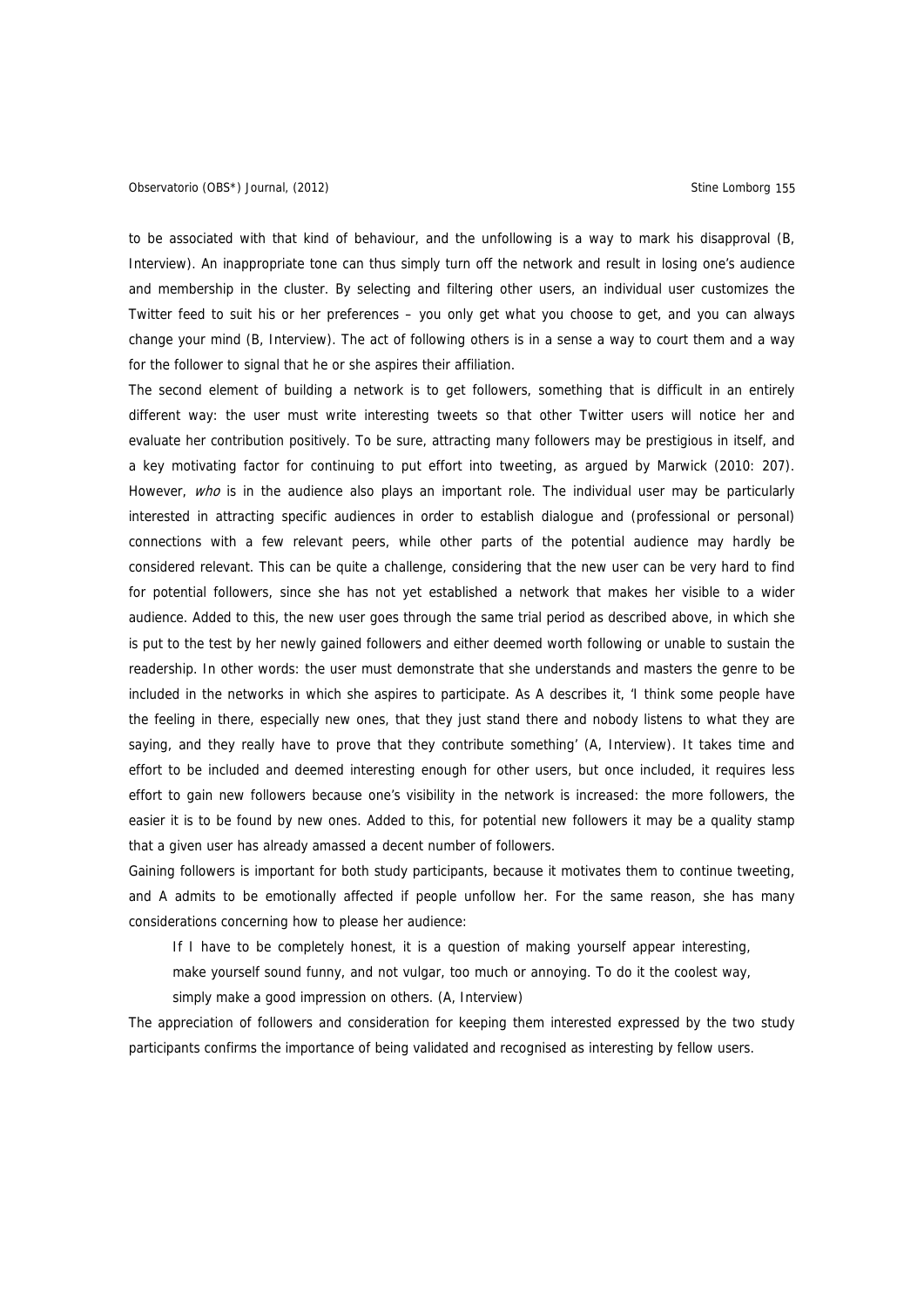Being accepted by fellow users has a lot to do with catching a certain tone and learning what is considered interesting tweets. The two interviewees seem to agree on what constitutes a good tweet: it is a tweet that is both informative and funny. None of them care to read trivial matters from the everyday lives of others, and even less if they are not served with a surprising twist, or a touch of self-irony, so that the reader feels that the author is invested in the tweet (A, Interview; B, Interview). While the participants may have varying conceptions of what kind of information is relevant, simply because they have different interests, the idea that good tweets are served with a hint of humour and personality indicates that there is some kind of norm(s) at play concerning the tone in the cluster, and perhaps on Twitter in general. It is this tone that new participants must catch to be included in the networks they wish to be part of.

Both participants orient themselves to the informal and humorous stylistic norm prevalent in their cluster, in that they attempt to apply self-irony and humour in their own tweets, and in that they praise such creative, playful and humorous tweets from others. Accordingly, in working their way into – and maintaining – Twitter networks, the users seek to adjust their modes of expression to fit their peers' already-established preferences. Again, returning to Simmel, the network dynamics simply nurture and sanction a specific expressive style characteristic of that network. Users are socialised and, if successful in creating a network of relevant others around them, become accustomed to the informal and playful style on Twitter. This, in turn, creates and regulates a relevant context for the conversations on Twitter – or a certain atmosphere framing the communication. In this cluster: informal, funny and casual.

An important sign of inclusion in a given network is when relevant others respond to or retweet the user's tweets. Both study participants consider this a sort of recognition of their contributions. As B puts it: 'it is a little bit funny when somebody like C, who has been a part of this for many years, retweets something I have written' (B, Interview), indicating that he sees C's retweet as a quality stamp of his tweets. Besides indicating that some well-established cluster participants may be particularly well positioned for granting other members' acknowledgement, this suggests that commenting or refraining from it may be a tool for regulating membership. By bothering to post an @reply, the reader indicates that the tweet is relevant and interesting, thus implicitly sanctioning the behaviour of the author as appropriate and welcome. It is likely that many @replies to particular types of tweets encourage more tweets of the same sort. Similarly, if a tweet receives only few @replies, or if the tone of the @reply is negative, it is likely that the author will be less inclined to post a similar thing. In this way, the author adjusts his or her tweeting activity to the audience's expectations and interests to keep the audience committed. This reflects a process of socialisation in which individual members attune their behaviours to each other and the network at large. This implies that aspects of themselves – interests, opinions, expertise and experiences – that are not as attractive to the relevant others are toned down.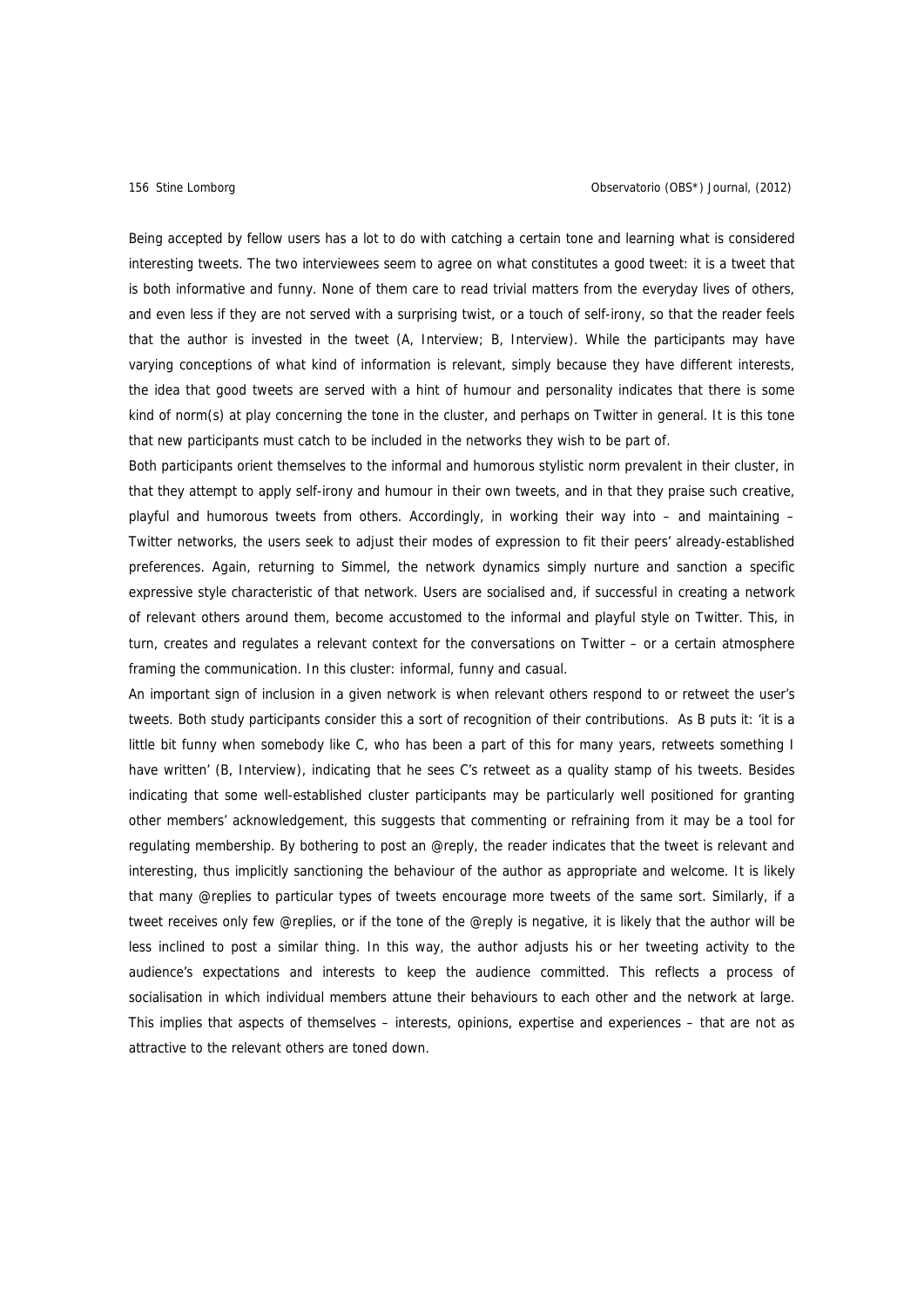### Observatorio (OBS\*) Journal, (2012) Charles and Company Stine Lomborg 157

In her ethnographic work on the San Francisco tech-scene, Marwick (2010) describes these dynamics in terms of self-branding to get access to and status in specific social networks. In contrast to my study's focus on ordinary users, her work focuses explicitly on media professionals and aspirants. For Marwick, the self-promotional element implied in branding involves a professional, strategic impetus, and is a natural consequence of a competitive, entrepreneurial, and highly commercial environment. In contrast, ordinary users like the participants in the present study may adjust their self-presentations to their relevant peers' norms and preferences with no other strategic aim than simply to sustain companionship and good discussions on Twitter. Nonetheless, the studies align in showing how Twitter users may present a rather polished version of themselves to fit in and attract relevant others.

These possible constraints on the individual user's self-expression mean that the author cannot expect to engage her relevant peers in other topics and modes of expression that may be of personal value to her. Hence, the expression of self in Twitter networks is a highly collaborative accomplishment, driven by the mutual constitution of the user and the relevant others she may wish to connect to. This socialisation and movement towards conformity is of course not an instant dynamic, but it is likely that over time a specific tone and a specific set of topics become more central to the communication within the cluster and its subgroups, because these specific topics unite the different users in the network and spark conversation. This set of topics thus comes to define the network and its members.

#### **'We are the tech elite' – themes and purposes that unite participants in the cluster**

In this final analysis section, I briefly analyse the topics pertinent for the cluster in which A and B participate, to illustrate how the thematic orientation in the conversation on Twitter lends a specific image or expression of self to the cluster and its members.

While the participants in the cluster tweet a great variety of topics, it is remarkable that the conversation in the collected Twitter feeds from A and B often evolves around discussions of new technologies, social media services and gadgets. Google Streetview, Google Buzz, the Kindle and the iPad are just some of the examples of topics of this kind in the data. The continuous pop-up of technology and media-related topics points to this being a core interest for many users in the cluster, and something that unites them.<sup>[4](#page-10-0)</sup> To be sure, quite a few of the other participants in the cluster work in the media and communications industries (journalism, marketing, IT-development, research etc.), and may have a professional interest in new media services and gadgets. Neither A nor B are professional experts on these topics, but by participating in

<span id="page-10-0"></span> 4 This focus on technology could seem to be a general thing that many people like to discuss on Twitter. My data are, however, not of a scope to make such a general claim.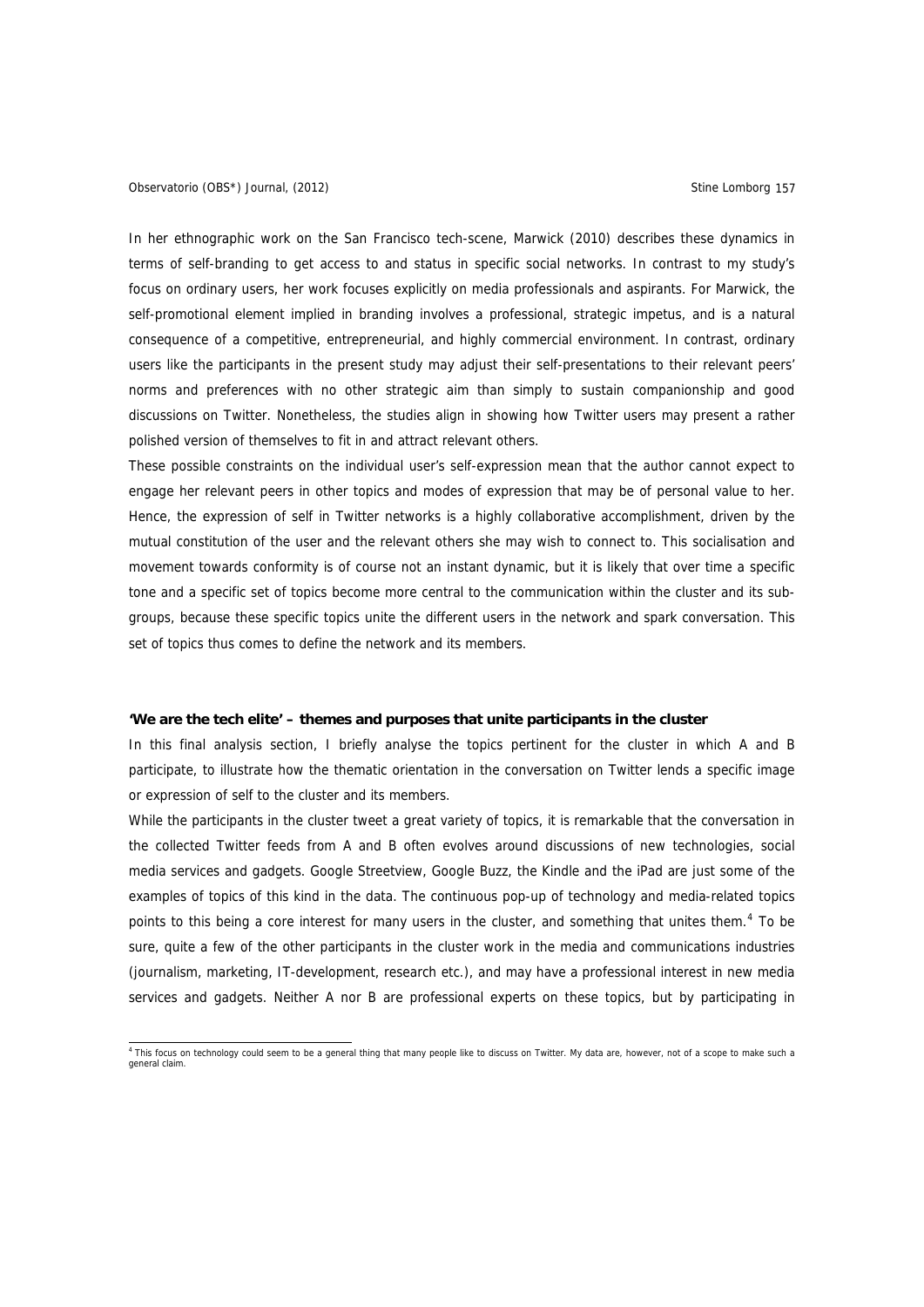discussions and being recognised for their contribution they may come to see themselves and been seen as knowledgeable frontrunners in this matter.

Sharing and discussing information about issues of common interest may begin with a posted link or a user's observation concerning a given technology-related event or new product that other users in the network are eager to learn more about through exchange of experiences and viewpoints. Hence, Twitter becomes a vehicle for knowledge sharing and a source of inspiration and advice concerning new technology. Apart from functioning to enhance knowledge and exchange experience with peers, connecting and engaging in conversations around topics of shared interest in the network has added value to the participants, and A and B describe it in terms of both personal and professional networking (A, Interview; B, Interview). In essence, this involves using Twitter to facilitate easy mobilisation of the individual user's contacts, and occasionally this results in 'real-world' partnerships and business projects being launched. For instance, B has contributed to pitching ideas to an iPhone application developer through Twitter. A has used her involvement in Twitter-conversations about the Kindle, and her Twitter talks with other entrepreneurs as a kick-start for becoming an entrepreneur herself and starting her own e-book business (A, Interview). In short, the Twitter cluster is engaged for collegial sparring.

Networking in various ways epitomises Twitter's role for users that are part of the cluster in which A and B participate. Besides reading and commenting on each other's tweets, the cluster participants hook up with each other on LinkedIn and Facebook, typically on so-called 'network Friday' - a Friday happening on Twitter initiated from within the cluster. Many of them meet up and have a drink the first Friday every month at a bar in Copenhagen for 'Twiday bar', a social event where people hang out and small talk over drinks to mark the transition from work to weekend. The recurrent Friday bar event is also organised from within the cluster. They have a 'Twitter Christmas party', meet up to play table tennis and participate in an annual Twitter charity event, 'Twestival' (B has even assisted in organising a Twestival). A few of them have even begun to see each other privately in small groups, suggesting that closer relationships may develop from sustained commitment to conversation with likeminded strangers on Twitter. Indeed, the core members of the cluster are connected across contexts and socialise with each other on a regular basis.

While the focus on technology and social media-related products and issues are central to the cluster, because they serve informational and network mobilising functions, they also facilitate the establishment of relationality within the group, in that its members use Twitter as a space for hanging out with likeminded strangers and acquaintances. There is a very subtle line between information-sharing and pure sociability in the archived data. Sociability and socialising often work in tandem with information-sharing and networking in the sense that both purposes are often fulfilled in the same ongoing conversation. Further, the fact that core members of the cluster have begun to meet up for more socially oriented events outside Twitter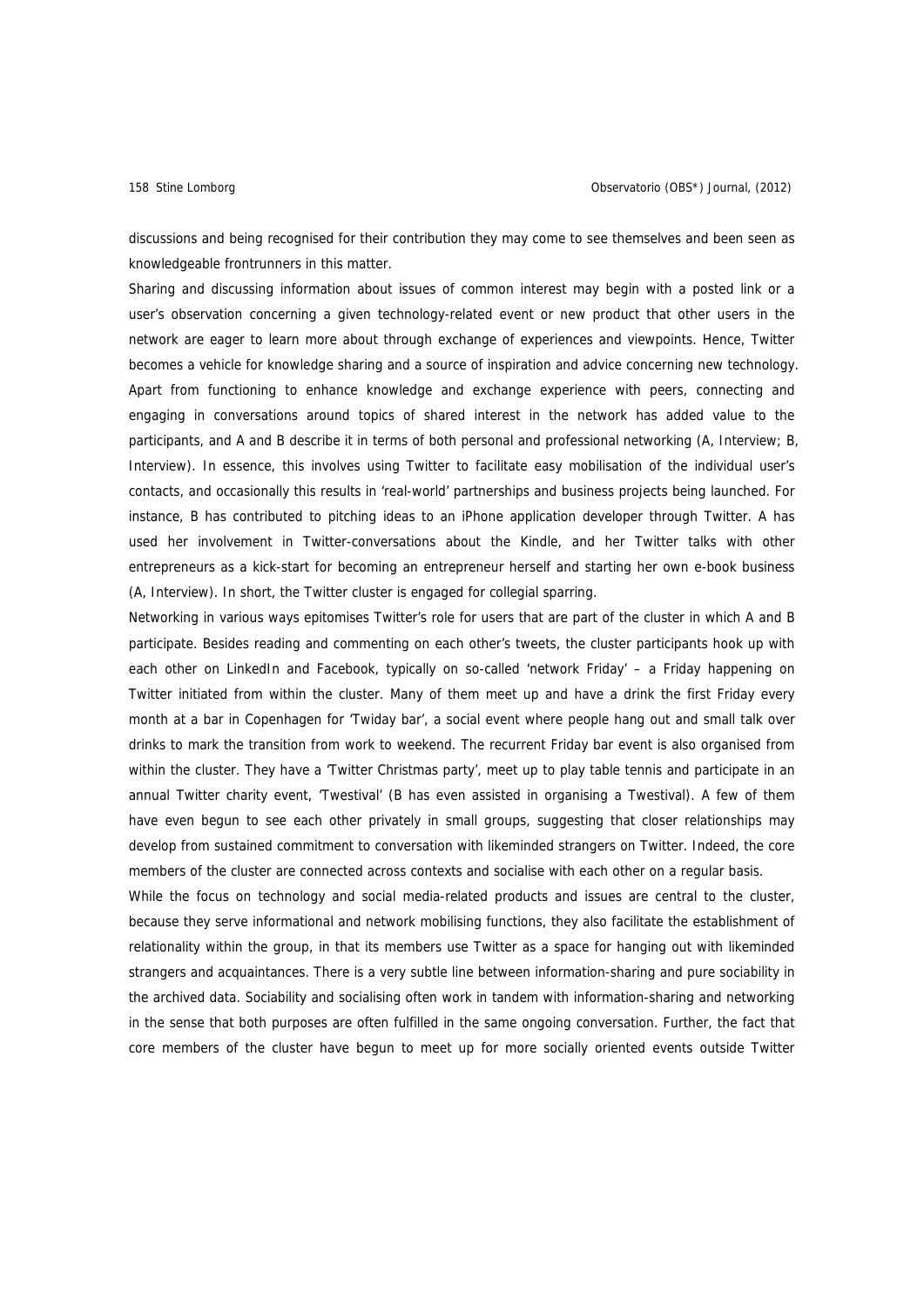suggests that over time the cluster has further developed the relational dimension of participation in the cluster. The casual, informal and joking style characteristic of the cluster underlines these sociable and relational aspects. A explicitly describes her Twitter activity in terms of fun and cosiness, especially in the evenings, and on Fridays:

Sometimes, I can sit at work behind the screen and simply hide and giggle about it for half a day, because, I would say, especially on Fridays the atmosphere is quite unrestrained in there. These themes run, like 'dirty Friday'<sup>[5](#page-12-0)</sup> and other things. So usually it is quite fun in there and relaxed and people are happy. (A, Interview)

The repeated themes that especially play out on Fridays in the cluster often have only vague informational value (i.e. exchange of knowledge and experiences concerning a topic), whereas the relational output generated may be important to creating cohesion within the cluster. Arguably, a more relational, or sociable, dimension is added to the cluster over time as a result of continuous information exchange and a growing sense of cohesion in the cluster (Baym, 2010: 128).

In relation to expressions of the self, the orientation towards technology and social media-related topics in this particular cluster means that the cluster comes to base its group identity on the interest in technology, and on being sort of a 'tech elite' (B, Interview). Through continuously invoking new technologies and gadgets as reference points in the conversation, the participants shape their Twitter-membership according to certain topical criteria: namely that participants must be eager and able to take part in these gadget-, social media- and tech-related discussions and demonstrate technological savvyness (A, Interview). Being able to contribute to these discussions is a status marker for the participants. For B, who claims to have a long-time passion for new technologies and gadgets, Twitter offers a platform for sharing his expertise, getting easy access to discussing the newest media and technology trends, and associating with likeminded, and often more established, professional experts in the field. On the flipside, the technological savvyness required to gain access and recognition as a relevant other in the cluster excludes those who may not be as knowledgeable and well informed on new technology trends from entering the conversation.

By bringing technological trends to the thematic fore of participation and membership in the Twitter cluster, the interactional and relational dynamics create a pressure towards the expression of a very particular version or aspect of the individual user's self that fits the group. By enhancing this aspect of the self and not other aspects, the user can connect to likeminded others in the setting and become accepted and recognised by relevant others in the network in which the user aspires membership. This pressure is not unique to Twitter and other networked media, but is a fundamental social dynamic. A person's choice of affiliation reflects the aspects of the individual's personality that he or she would like to emphasise. In other

<span id="page-12-0"></span><sup>&</sup>lt;sup>5</sup> 'Dirty Friday' is a recurrent event on Fridays where the core users within the cluster tweet links to funny and sexually loaded pictures, videos and writings online. The event is initiated from within this particular cluster and is thus a unique happening within this specific group of people.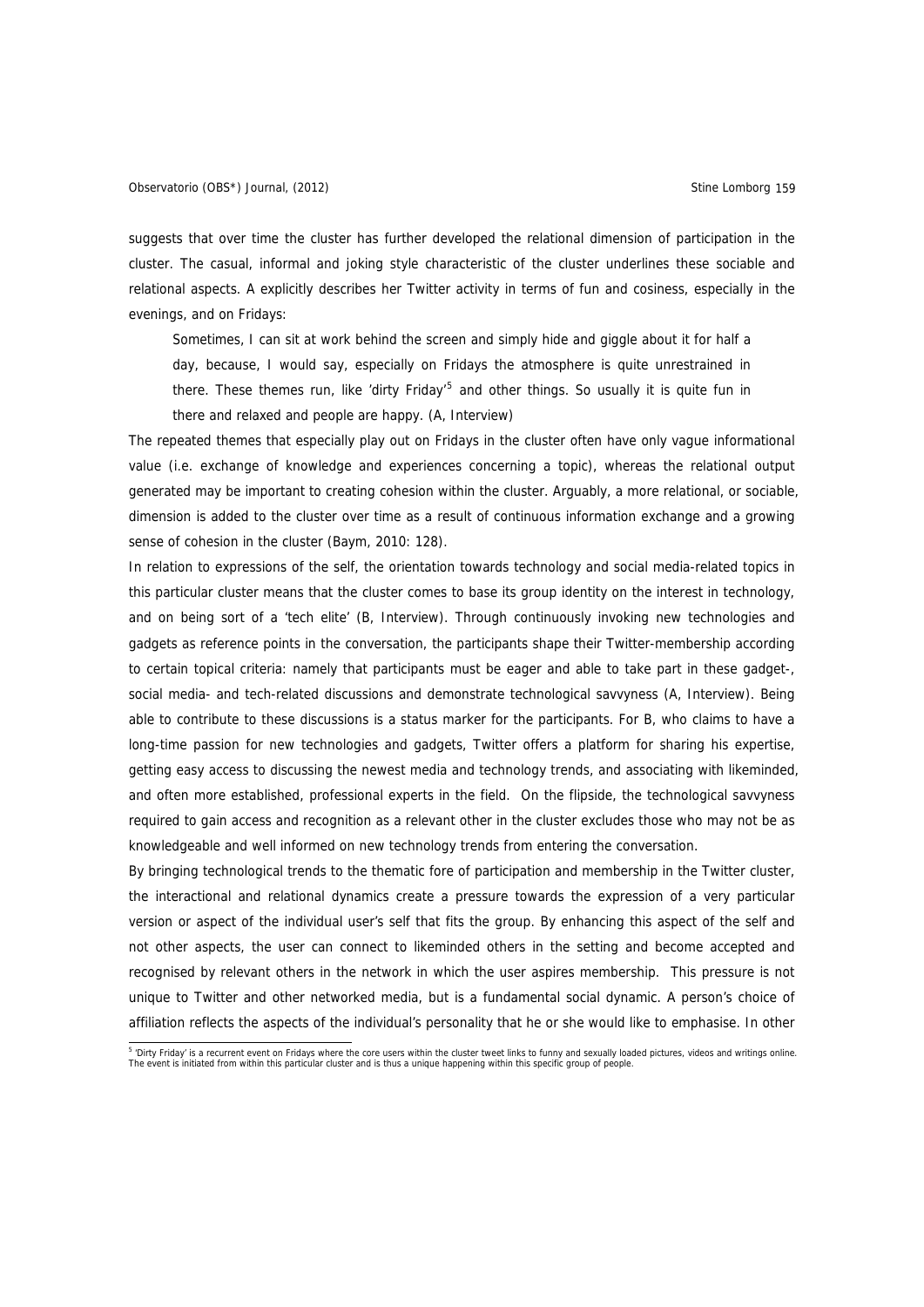words, a person uses his or her network of affiliation in a given context to enact and sustain a specific sense of self. We want to be seen with specific others in specific contexts, because their company puts us in a certain light: as one of them; part of a group. In many ways, what happens on Twitter is similar to what we see when people chose to wear a certain type of clothes and consume specific cultural products that make us fit into specific sub-cultures, professional communities and so forth (Simmel, 1955; Baym, 2010: 112). However, with Twitter and other networked environments, the influence of the network of affiliation, the dynamics of socialisation, and the process of mutual adjustment in the expression of self become very explicit. Further, they manifest themselves in a special way, as successful socialisation is likely to be reflected in the mutual recognition and acknowledgement within the network of affiliation that is expressed in and through sustained conversational activity among participants.

### **Conclusion**

In this paper I have analysed and discussed the process of becoming a 'tweep' as a relational and collaborative accomplishment, negotiated through interactions within networks of affiliation to relevant others. Presenting key findings on network dynamics from a larger qualitative case study on networking and sociality in Twitter as an emergent communicative space, I have demonstrated how networks of affiliation and specifically interactional dynamics within these networks fundamentally shape an individual's expression of self. To establish oneself as a Twitter user and begin building networks of affiliation, it is pivotal to make oneself visible by 1) identifying relevant and interesting Twitter users to follow; and 2) offering interesting tweets in return to gain followers, keep them committed and possibly engaging them in conversation. These basic dynamics of socialisation, inherent to the Twitter network, create a pressure towards adhering to certain norms, negotiated within a given cluster, concerning relevant topics and stylistic-expressive means. In short, densely connected networks of users nurture specific conventions regarding the expression of self. This implies that the self expressed is a socially sanctioned one in which there is little room for idiosyncratic aspects, including interests and opinions that may be of personal value for the individual user, but irrelevant for the group.

Returning to Simmel, patterns of group-affiliation have tendency to treat the individual as group-member rather than as an individual (1955: 139), implying that the expression of an individual's self in a given social circle will be significantly coloured by the group identity of the social circle. Analytically this implies that when zooming in on one isolated social grouping, a person's total expression of self is overshadowed by the specific social identity enacted in the setting. It is in the patchwork of affiliations to different groups that the uniquely personal shines through (Simmel, 1955: 138-142).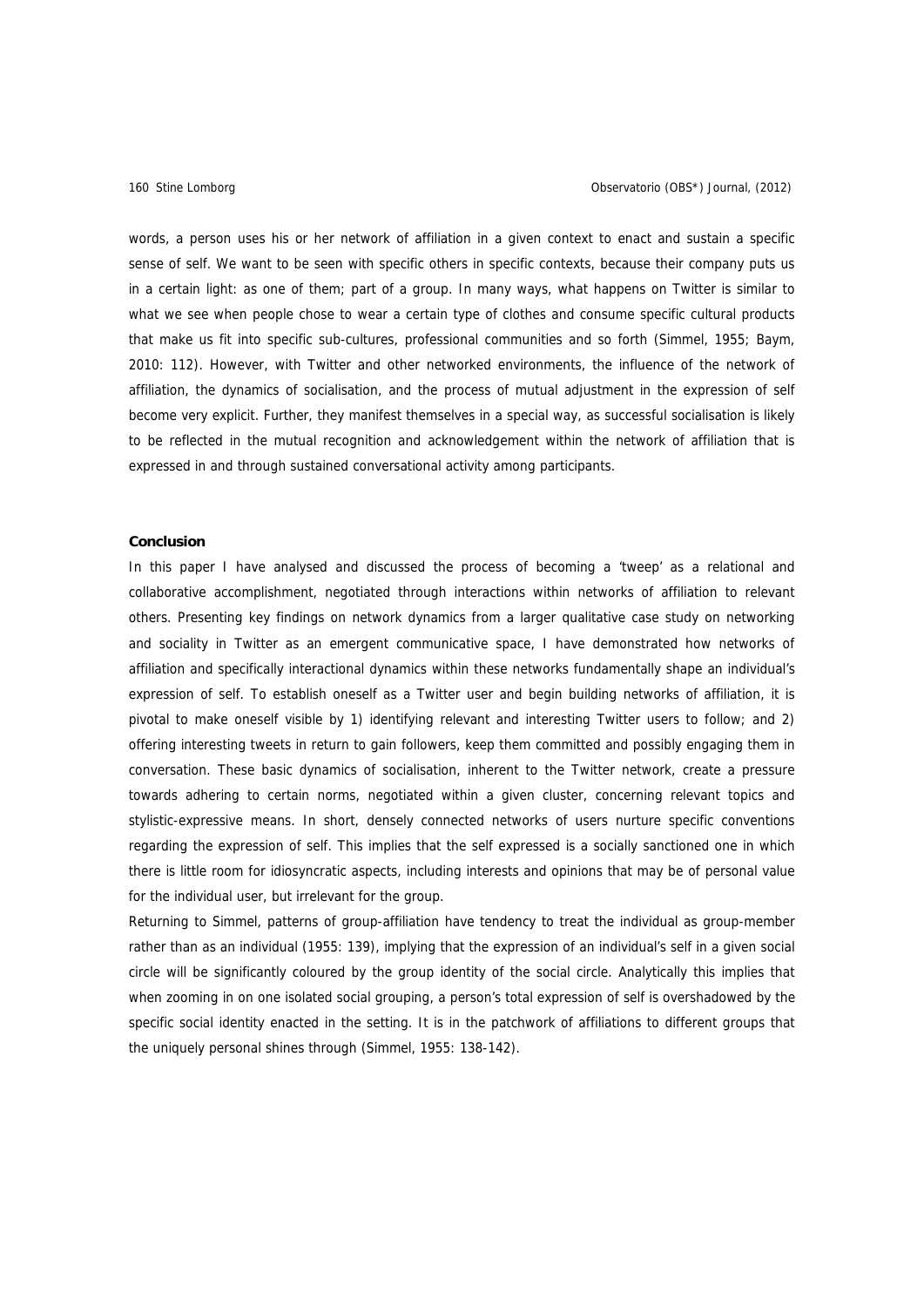Observatorio (OBS\*) Journal, (2012) Charles and Company Stine Lomborg 161

In relation to this, a promising path for future research would be to consider how different expressions of individual selves intersect online. Does presence and participation in different social media nurture different, and perhaps more nuanced expressions of self? What strategies are used to sustain a coherent sense of online self (e.g. interlinking profiles on social network sites, blogs etc.)? What role do existing networks (e.g. old school friends, family, colleagues etc) play on sites like Facebook play vis-à-vis networks of likeminded strangers (e.g. blogs and Twitter)? And, related, what may be the role of the specific communicative genre at hand (i.e. the communicative characteristics and constraints of various genres of social media) in the process of collaboratively negotiating the expression of self?

### **References**

Baym, N. K. (2010). Personal connections in the digital age. Cambridge, UK: Polity Press.

boyd, d. m. (2008). Taken Out of Context. American Teen Sociality in Networked Publics, PhD Thesis. University of California, Berkeley. Retrieved from <http://www.zephoria.org/thoughts/archives/> 2009/01/18/taken\_out\_of\_co.html

boyd, d. m., & N. B. Ellison (2007). Social network sites: Definition, history, and scholarship. Journal of Computer-Mediated Communication, 13(1), article 11. Retrieved from http://jcmc.indiana.edu/ [vol13/issue1/boyd.ellison.html](http://jcmc.indiana.edu/%20vol13/issue1/boyd.ellison.html)

Brake, D. R. (2009). 'As if nobody's reading'?: The imagined audience and socio-technical biases in personal blogging practice in the UK. PhD Thesis. The London School of Economics and Political Science.

Danmarks Statistik (2011). Befolkningens brug af Internet 2010. [The use of the Internet in the Danish population]. Retrieved 12.1.2011 from<http://www.dst.dk/pukora/epub/upload/15239/it.pdf>

Donath, J. (1999). Identity and deception in the virtual community. In M. A. Smith and P. Kollock (eds.). Communities in Cyberspace (pp. 27-58). London and New York: Routledge.

Ellison, N., Heino, R. and Gibbs J. (2006). Managing Impressions Online: Self Presentation Processes in the Online Dating Environment. Journal of Computer-Mediated Communication 11(2), article 2. Retrieved from <http://jcmc.indiana.edu/vol11/issue2/ellison.html>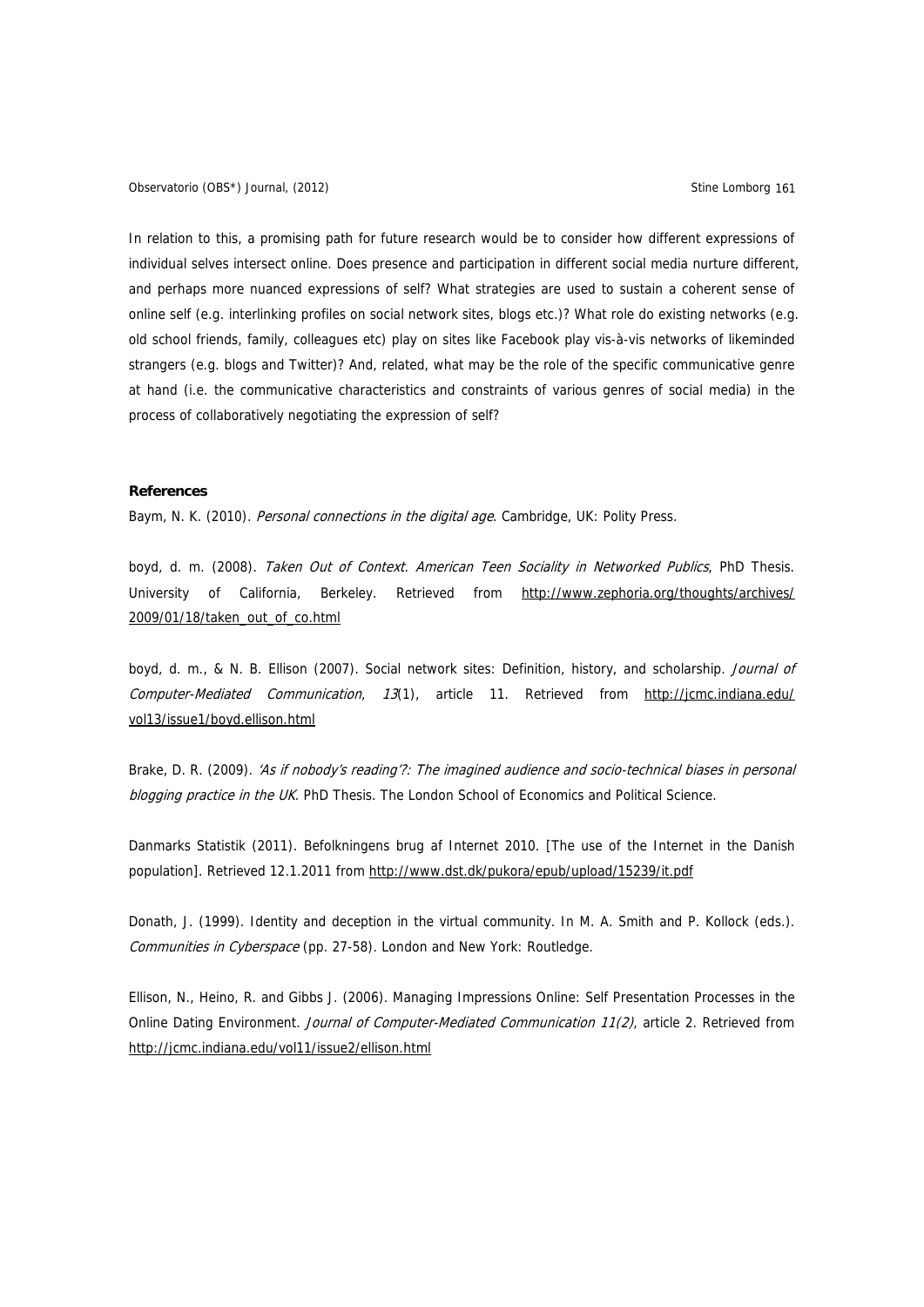Finnemann, N. O. (2003). Netværk, medier og identitet. [Networks, media and identity] In I. Bondebjerg and H. Bang (eds.). Netværksbegrebet og netværkssamfundet (pp. 37-53). Modinet, Working paper no. 4. Copenhagen.

Gajjala, R. (2009). How can researchers make sense of the issues involved in collecting and interpreting online and offline data: Response to Shani Orgad. In A. N. Markham and N. K. Baym (eds.). Internet Inquiry: conversations about method (pp. 61-68). Thousand Oaks, CA: Sage Publications.

Garfinkel, H. (1967). Studies in Ethnomethodology. Englewood Cliffs, New York: Prentice-Hall.

Goffman, E. (1959). The Presentation of Self in Everyday Life. Garden City, New York: Doubleday.

Honeycutt, C. and Herring, S. C. (2009). Beyond Microblogging: Conversation and Collaboration via Twitter. Proceedings of the Forty-Second Hawaii International Conference on System Sciences (HICSS-42). Los Alamitos, CA: IEEE Press.

Huberman, B. A., Romero, D., and Wu F. (2008). Social networks that matter: Twitter under the microscope. First Monday, 14(1).

Java, A., Song, X., Finin, T., and Tseng B. (2007). Why we twitter: understanding microblogging usage and communities. Proceedings of WebKDD/SNA-KDD '07. ACM Press.

Lomborg, S. (2011a). Social media. A genre perspective. PhD Thesis, Aarhus University.

Lomborg, S. (2011b). Social media as communicative genres. MedieKultur, vol. 27(51), 55-71.

Marwick, A. E. (2010). Status Update: Celebrity, Publicity and Self-Branding in Web 2.0. PhD Thesis. New York University. Retrieved from http://www.tiara.org/blog/wp-content/uploads/2010/09/ marwick dissertation statusupdate.pdf

Naaman, M., Boase, J., and Lai, C. H. (2010). [Is it Really About Me? Message Content in Social Awareness](http://infolab.stanford.edu/%7Emor/research/naamanCSCW10.pdf)  [Streams.](http://infolab.stanford.edu/%7Emor/research/naamanCSCW10.pdf) Proceedings of CSCW-2010. Savannah, Georgia. Retrieved from [http://infolab.stanford.edu/~mor/](http://infolab.stanford.edu/%7Emor/) research/naamanCSCW10.pdf